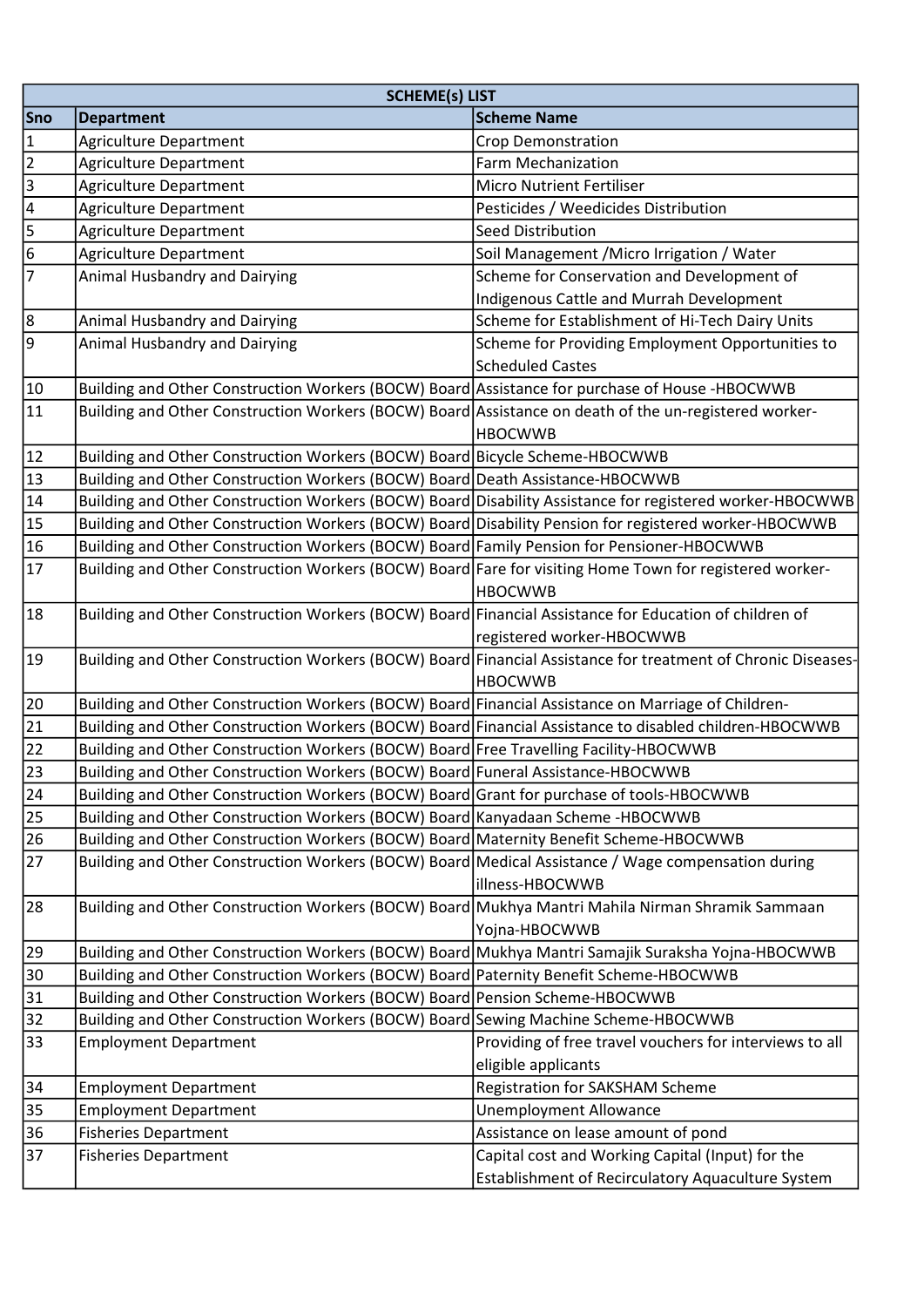| 38          | <b>Fisheries Department</b> | Construction of Circular Hatchery for Rearing of        |
|-------------|-----------------------------|---------------------------------------------------------|
|             |                             | Fingerling                                              |
| 39          | <b>Fisheries Department</b> | Construction of fish kiosks including kiosks of         |
|             |                             | aquarium/ornamental fish                                |
| 40          | <b>Fisheries Department</b> | Construction of fish retail markets including           |
|             |                             | ornamental fish/aquarium markets.                       |
| 41          | <b>Fisheries Department</b> | <b>Construction of New Grow out Ponds</b>               |
| 42          | <b>Fisheries Department</b> | Construction of New ponds for Saline / Alkaline areas   |
| 43          | <b>Fisheries Department</b> | Construction of new ponds/ tanks                        |
| 44          | <b>Fisheries Department</b> | Construction of New Rearing ponds(nursery/seed          |
|             |                             | rearing ponds)                                          |
| 45          | <b>Fisheries Department</b> | Craft and gear (Unit: boats of appropriate sizes        |
|             |                             | including fishing nets, fish & ice holding boxes etc.)  |
| 46          | <b>Fisheries Department</b> | Cycle with Ice Boxes                                    |
| 47          | <b>Fisheries Department</b> | Development of Waterlogged areas                        |
| 48          | <b>Fisheries Department</b> | Establishment of Backyard mini RAS units                |
| 49          | <b>Fisheries Department</b> | Establishment of large RAS (with 8 tanks of minimum     |
|             |                             | 90 m3/tank capacity 40 ton/crop)/ Biofloc (50 tanks     |
|             |                             | of 4m dia and 1.5 high) culture system.                 |
| 50          | <b>Fisheries Department</b> | Establishment of Medium RAS (with 6 tank of             |
|             |                             | minimum 30m3/tank capacity 10ton/crop)/ Biofloc         |
|             |                             | culture system(25 tanks of 4m dia and 1.m high)         |
| $\sqrt{51}$ | <b>Fisheries Department</b> | Establishment of New Freshwater Finfish Hatcheries      |
| 52          | <b>Fisheries Department</b> | Establishment of New Freshwater Scampi Hatcheries       |
| 53          | <b>Fisheries Department</b> | Establishment of small RAS (with 1 tank of 100m3        |
|             |                             | capacity/Biofloc (7 tanks of 4m dia and 1.5 high)       |
|             |                             | culture system                                          |
| 54          | <b>Fisheries Department</b> | Excavation of Pond for rearing of Fingerling            |
| 55          | <b>Fisheries Department</b> | Financial assistance for the creation of infrastructure |
|             |                             | of saline areas(Excavation of Ponds)                    |
| 56          | <b>Fisheries Department</b> | Financial assistance for the inputs required for saline |
|             |                             | areas.(Inputs)                                          |
| 57          | <b>Fisheries Department</b> | Financial assistance on the auction amount of Notified  |
|             |                             | waters                                                  |
| 58          | <b>Fisheries Department</b> | Financial assistance on the auction amount of Notified  |
|             |                             | waters                                                  |
| 59          | <b>Fisheries Department</b> | Fish Feed Plants of production Capacity of at least 100 |
|             |                             | ton /Day.                                               |
| 60          | <b>Fisheries Department</b> | Input cost                                              |
| 61          | <b>Fisheries Department</b> | Inputs cost Inland Saline/Alkaline Waters (seed, feed,  |
|             |                             | Manure, fertilizers, preventing measures for disease,   |
|             |                             | transportation charges, etc.)                           |
| 62          | <b>Fisheries Department</b> | Inputs cost Water Logged Area (seed, feed, Manure,      |
|             |                             | fertilizers, preventing measures for disease,           |
|             |                             | transportation charges, etc.)                           |
| 63          | <b>Fisheries Department</b> | Inputs for fresh water Aquaculture including            |
|             |                             | Composite fish culture, Scampi, Pangasius, Tilapia etc. |
| 64          | <b>Fisheries Department</b> | Inputs for Saline / Alkaline Water Aquaculture          |
| 65          | <b>Fisheries Department</b> | Installation of Cages in Reservoirs                     |
| 66          | <b>Fisheries Department</b> | Insulated vehicles                                      |
|             |                             |                                                         |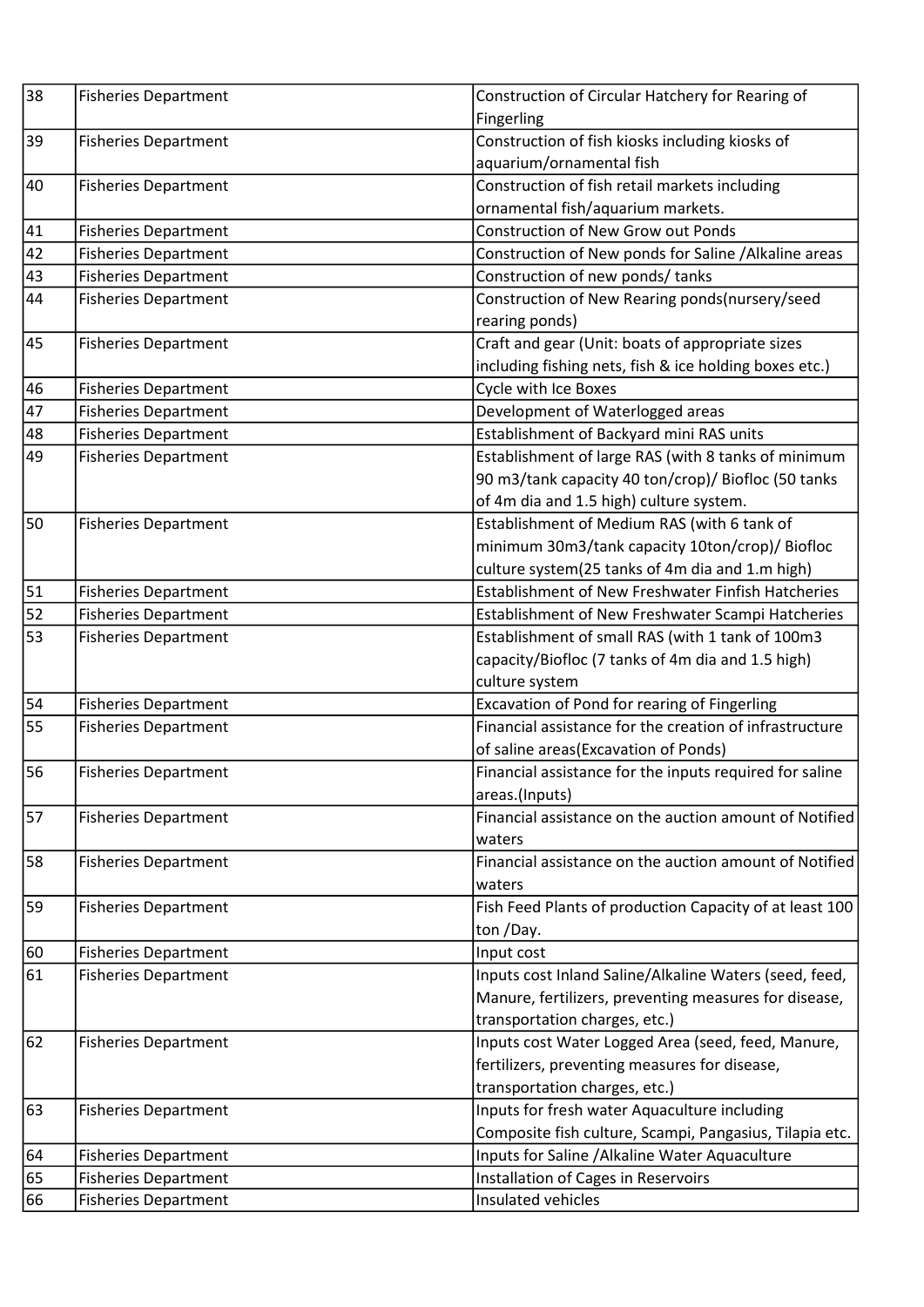| /Day<br>Live fish vending Centres<br><b>Fisheries Department</b><br>Medium Fish Feed Mill of production Capacity of 8 ton<br><b>Fisheries Department</b><br>/Day<br>Mini Fish Feed Mill of production Capacity of 2 ton<br><b>Fisheries Department</b><br>Motor cycle with Ice Box<br><b>Fisheries Department</b><br>Plant of minimum 50- ton capacity.<br><b>Fisheries Department</b><br>Plant/storage of minimum 10-ton capacity.<br><b>Fisheries Department</b><br>Plant/storage of minimum 20-ton capacity.<br><b>Fisheries Department</b><br>Plant/storage of minimum 30-ton capacity<br><b>Fisheries Department</b><br>Promotion of Recreational Fisheries.<br><b>Fisheries Department</b><br>Refrigerated vehicles<br><b>Fisheries Department</b><br>Subsidy for the establishment of small scale and<br><b>Fisheries Department</b><br>medium scale backyard ornamental fish hatchery<br>79<br>Subsidy on inputs (pelleted feed)<br><b>Fisheries Department</b><br>Subsidy on installation of Aerator<br><b>Fisheries Department</b><br>81<br>Subsidy on installation of Deep Tube well<br><b>Fisheries Department</b><br>82<br>Subsidy on installation of Shallow Tube well<br><b>Fisheries Department</b><br>$\overline{83}$<br><b>Fisheries Department</b><br>Subsidy on purchase of fishing nets<br>Subsidy on the Rent of Wholesale and Retail<br><b>Fisheries Department</b><br>Three wheeler with Ice Box including erickshaws for<br><b>Fisheries Department</b><br>fish vending<br>86<br>Training stipend to fish farmers<br><b>Fisheries Department</b><br>Haryana Backward Classes and Economically Weaker<br>Application for Agricultural Activities for Persons with<br>Sections Kalyan Nigam<br><b>Disabilities</b><br>Haryana Backward Classes and Economically Weaker<br>Application for Education Loan for Persons with<br><b>Disabilities</b><br>Sections Kalyan Nigam<br>Haryana Backward Classes and Economically Weaker<br>Application for Education Loan Scheme - Credit Line 1<br>for Minority Community<br>Sections Kalyan Nigam<br>Application for Education Loan Scheme - Credit Line 2<br>Haryana Backward Classes and Economically Weaker<br>for Minority Community<br>Sections Kalyan Nigam<br>Haryana Backward Classes and Economically Weaker<br>Application for Education Loan Scheme for Backward<br>Sections Kalyan Nigam<br>Classes<br>Haryana Backward Classes and Economically Weaker<br>Application for Financial Assistive Devices for Persons<br>Sections Kalyan Nigam<br>with Disabilities<br>Haryana Backward Classes and Economically Weaker<br>Application for Mahila Samiriddhi Yojna for Backward<br>Sections Kalyan Nigam<br>Classes<br>Haryana Backward Classes and Economically Weaker<br>Application for Mahila Samiriddhi Yojna for Minority<br>Sections Kalyan Nigam<br>Community<br>Haryana Backward Classes and Economically Weaker<br>Application for Micro Finance Scheme - Credit Line 1<br>Sections Kalyan Nigam<br>for Minority Community<br>Haryana Backward Classes and Economically Weaker<br>Application for Micro Finance Scheme - Credit Line 2<br>Sections Kalyan Nigam<br>for Minority Community<br>Haryana Backward Classes and Economically Weaker<br>Application for New Swarnima Scheme for Women for<br><b>Backward Classes</b><br>Sections Kalyan Nigam<br>Haryana Backward Classes and Economically Weaker<br>Application for Purchase of Vehicle for Commercial<br>Hiring Purpose for Persons with Disabilities<br>Sections Kalyan Nigam<br>Haryana Backward Classes and Economically Weaker<br>Application for Saksham Scheme for Backward Classes | 67              | <b>Fisheries Department</b> | Large Fish Feed mill of production Capacity of 20 ton |
|----------------------------------------------------------------------------------------------------------------------------------------------------------------------------------------------------------------------------------------------------------------------------------------------------------------------------------------------------------------------------------------------------------------------------------------------------------------------------------------------------------------------------------------------------------------------------------------------------------------------------------------------------------------------------------------------------------------------------------------------------------------------------------------------------------------------------------------------------------------------------------------------------------------------------------------------------------------------------------------------------------------------------------------------------------------------------------------------------------------------------------------------------------------------------------------------------------------------------------------------------------------------------------------------------------------------------------------------------------------------------------------------------------------------------------------------------------------------------------------------------------------------------------------------------------------------------------------------------------------------------------------------------------------------------------------------------------------------------------------------------------------------------------------------------------------------------------------------------------------------------------------------------------------------------------------------------------------------------------------------------------------------------------------------------------------------------------------------------------------------------------------------------------------------------------------------------------------------------------------------------------------------------------------------------------------------------------------------------------------------------------------------------------------------------------------------------------------------------------------------------------------------------------------------------------------------------------------------------------------------------------------------------------------------------------------------------------------------------------------------------------------------------------------------------------------------------------------------------------------------------------------------------------------------------------------------------------------------------------------------------------------------------------------------------------------------------------------------------------------------------------------------------------------------------------------------------------------------------------------------------------------------------------------------------------------------------------------------------------------------------------------------------------------------------------------------------------------------------------------------------------------------------------------------------------------------------------------------------------------------------------------|-----------------|-----------------------------|-------------------------------------------------------|
|                                                                                                                                                                                                                                                                                                                                                                                                                                                                                                                                                                                                                                                                                                                                                                                                                                                                                                                                                                                                                                                                                                                                                                                                                                                                                                                                                                                                                                                                                                                                                                                                                                                                                                                                                                                                                                                                                                                                                                                                                                                                                                                                                                                                                                                                                                                                                                                                                                                                                                                                                                                                                                                                                                                                                                                                                                                                                                                                                                                                                                                                                                                                                                                                                                                                                                                                                                                                                                                                                                                                                                                                                                        |                 |                             |                                                       |
|                                                                                                                                                                                                                                                                                                                                                                                                                                                                                                                                                                                                                                                                                                                                                                                                                                                                                                                                                                                                                                                                                                                                                                                                                                                                                                                                                                                                                                                                                                                                                                                                                                                                                                                                                                                                                                                                                                                                                                                                                                                                                                                                                                                                                                                                                                                                                                                                                                                                                                                                                                                                                                                                                                                                                                                                                                                                                                                                                                                                                                                                                                                                                                                                                                                                                                                                                                                                                                                                                                                                                                                                                                        | 68              |                             |                                                       |
|                                                                                                                                                                                                                                                                                                                                                                                                                                                                                                                                                                                                                                                                                                                                                                                                                                                                                                                                                                                                                                                                                                                                                                                                                                                                                                                                                                                                                                                                                                                                                                                                                                                                                                                                                                                                                                                                                                                                                                                                                                                                                                                                                                                                                                                                                                                                                                                                                                                                                                                                                                                                                                                                                                                                                                                                                                                                                                                                                                                                                                                                                                                                                                                                                                                                                                                                                                                                                                                                                                                                                                                                                                        | 69              |                             |                                                       |
|                                                                                                                                                                                                                                                                                                                                                                                                                                                                                                                                                                                                                                                                                                                                                                                                                                                                                                                                                                                                                                                                                                                                                                                                                                                                                                                                                                                                                                                                                                                                                                                                                                                                                                                                                                                                                                                                                                                                                                                                                                                                                                                                                                                                                                                                                                                                                                                                                                                                                                                                                                                                                                                                                                                                                                                                                                                                                                                                                                                                                                                                                                                                                                                                                                                                                                                                                                                                                                                                                                                                                                                                                                        |                 |                             |                                                       |
|                                                                                                                                                                                                                                                                                                                                                                                                                                                                                                                                                                                                                                                                                                                                                                                                                                                                                                                                                                                                                                                                                                                                                                                                                                                                                                                                                                                                                                                                                                                                                                                                                                                                                                                                                                                                                                                                                                                                                                                                                                                                                                                                                                                                                                                                                                                                                                                                                                                                                                                                                                                                                                                                                                                                                                                                                                                                                                                                                                                                                                                                                                                                                                                                                                                                                                                                                                                                                                                                                                                                                                                                                                        | 70              |                             |                                                       |
|                                                                                                                                                                                                                                                                                                                                                                                                                                                                                                                                                                                                                                                                                                                                                                                                                                                                                                                                                                                                                                                                                                                                                                                                                                                                                                                                                                                                                                                                                                                                                                                                                                                                                                                                                                                                                                                                                                                                                                                                                                                                                                                                                                                                                                                                                                                                                                                                                                                                                                                                                                                                                                                                                                                                                                                                                                                                                                                                                                                                                                                                                                                                                                                                                                                                                                                                                                                                                                                                                                                                                                                                                                        | 71              |                             |                                                       |
|                                                                                                                                                                                                                                                                                                                                                                                                                                                                                                                                                                                                                                                                                                                                                                                                                                                                                                                                                                                                                                                                                                                                                                                                                                                                                                                                                                                                                                                                                                                                                                                                                                                                                                                                                                                                                                                                                                                                                                                                                                                                                                                                                                                                                                                                                                                                                                                                                                                                                                                                                                                                                                                                                                                                                                                                                                                                                                                                                                                                                                                                                                                                                                                                                                                                                                                                                                                                                                                                                                                                                                                                                                        | $\overline{72}$ |                             |                                                       |
|                                                                                                                                                                                                                                                                                                                                                                                                                                                                                                                                                                                                                                                                                                                                                                                                                                                                                                                                                                                                                                                                                                                                                                                                                                                                                                                                                                                                                                                                                                                                                                                                                                                                                                                                                                                                                                                                                                                                                                                                                                                                                                                                                                                                                                                                                                                                                                                                                                                                                                                                                                                                                                                                                                                                                                                                                                                                                                                                                                                                                                                                                                                                                                                                                                                                                                                                                                                                                                                                                                                                                                                                                                        | 73              |                             |                                                       |
|                                                                                                                                                                                                                                                                                                                                                                                                                                                                                                                                                                                                                                                                                                                                                                                                                                                                                                                                                                                                                                                                                                                                                                                                                                                                                                                                                                                                                                                                                                                                                                                                                                                                                                                                                                                                                                                                                                                                                                                                                                                                                                                                                                                                                                                                                                                                                                                                                                                                                                                                                                                                                                                                                                                                                                                                                                                                                                                                                                                                                                                                                                                                                                                                                                                                                                                                                                                                                                                                                                                                                                                                                                        | 74              |                             |                                                       |
|                                                                                                                                                                                                                                                                                                                                                                                                                                                                                                                                                                                                                                                                                                                                                                                                                                                                                                                                                                                                                                                                                                                                                                                                                                                                                                                                                                                                                                                                                                                                                                                                                                                                                                                                                                                                                                                                                                                                                                                                                                                                                                                                                                                                                                                                                                                                                                                                                                                                                                                                                                                                                                                                                                                                                                                                                                                                                                                                                                                                                                                                                                                                                                                                                                                                                                                                                                                                                                                                                                                                                                                                                                        | 75              |                             |                                                       |
|                                                                                                                                                                                                                                                                                                                                                                                                                                                                                                                                                                                                                                                                                                                                                                                                                                                                                                                                                                                                                                                                                                                                                                                                                                                                                                                                                                                                                                                                                                                                                                                                                                                                                                                                                                                                                                                                                                                                                                                                                                                                                                                                                                                                                                                                                                                                                                                                                                                                                                                                                                                                                                                                                                                                                                                                                                                                                                                                                                                                                                                                                                                                                                                                                                                                                                                                                                                                                                                                                                                                                                                                                                        | 76              |                             |                                                       |
|                                                                                                                                                                                                                                                                                                                                                                                                                                                                                                                                                                                                                                                                                                                                                                                                                                                                                                                                                                                                                                                                                                                                                                                                                                                                                                                                                                                                                                                                                                                                                                                                                                                                                                                                                                                                                                                                                                                                                                                                                                                                                                                                                                                                                                                                                                                                                                                                                                                                                                                                                                                                                                                                                                                                                                                                                                                                                                                                                                                                                                                                                                                                                                                                                                                                                                                                                                                                                                                                                                                                                                                                                                        | 77              |                             |                                                       |
|                                                                                                                                                                                                                                                                                                                                                                                                                                                                                                                                                                                                                                                                                                                                                                                                                                                                                                                                                                                                                                                                                                                                                                                                                                                                                                                                                                                                                                                                                                                                                                                                                                                                                                                                                                                                                                                                                                                                                                                                                                                                                                                                                                                                                                                                                                                                                                                                                                                                                                                                                                                                                                                                                                                                                                                                                                                                                                                                                                                                                                                                                                                                                                                                                                                                                                                                                                                                                                                                                                                                                                                                                                        | 78              |                             |                                                       |
|                                                                                                                                                                                                                                                                                                                                                                                                                                                                                                                                                                                                                                                                                                                                                                                                                                                                                                                                                                                                                                                                                                                                                                                                                                                                                                                                                                                                                                                                                                                                                                                                                                                                                                                                                                                                                                                                                                                                                                                                                                                                                                                                                                                                                                                                                                                                                                                                                                                                                                                                                                                                                                                                                                                                                                                                                                                                                                                                                                                                                                                                                                                                                                                                                                                                                                                                                                                                                                                                                                                                                                                                                                        |                 |                             |                                                       |
|                                                                                                                                                                                                                                                                                                                                                                                                                                                                                                                                                                                                                                                                                                                                                                                                                                                                                                                                                                                                                                                                                                                                                                                                                                                                                                                                                                                                                                                                                                                                                                                                                                                                                                                                                                                                                                                                                                                                                                                                                                                                                                                                                                                                                                                                                                                                                                                                                                                                                                                                                                                                                                                                                                                                                                                                                                                                                                                                                                                                                                                                                                                                                                                                                                                                                                                                                                                                                                                                                                                                                                                                                                        |                 |                             |                                                       |
|                                                                                                                                                                                                                                                                                                                                                                                                                                                                                                                                                                                                                                                                                                                                                                                                                                                                                                                                                                                                                                                                                                                                                                                                                                                                                                                                                                                                                                                                                                                                                                                                                                                                                                                                                                                                                                                                                                                                                                                                                                                                                                                                                                                                                                                                                                                                                                                                                                                                                                                                                                                                                                                                                                                                                                                                                                                                                                                                                                                                                                                                                                                                                                                                                                                                                                                                                                                                                                                                                                                                                                                                                                        | 80              |                             |                                                       |
|                                                                                                                                                                                                                                                                                                                                                                                                                                                                                                                                                                                                                                                                                                                                                                                                                                                                                                                                                                                                                                                                                                                                                                                                                                                                                                                                                                                                                                                                                                                                                                                                                                                                                                                                                                                                                                                                                                                                                                                                                                                                                                                                                                                                                                                                                                                                                                                                                                                                                                                                                                                                                                                                                                                                                                                                                                                                                                                                                                                                                                                                                                                                                                                                                                                                                                                                                                                                                                                                                                                                                                                                                                        |                 |                             |                                                       |
|                                                                                                                                                                                                                                                                                                                                                                                                                                                                                                                                                                                                                                                                                                                                                                                                                                                                                                                                                                                                                                                                                                                                                                                                                                                                                                                                                                                                                                                                                                                                                                                                                                                                                                                                                                                                                                                                                                                                                                                                                                                                                                                                                                                                                                                                                                                                                                                                                                                                                                                                                                                                                                                                                                                                                                                                                                                                                                                                                                                                                                                                                                                                                                                                                                                                                                                                                                                                                                                                                                                                                                                                                                        |                 |                             |                                                       |
|                                                                                                                                                                                                                                                                                                                                                                                                                                                                                                                                                                                                                                                                                                                                                                                                                                                                                                                                                                                                                                                                                                                                                                                                                                                                                                                                                                                                                                                                                                                                                                                                                                                                                                                                                                                                                                                                                                                                                                                                                                                                                                                                                                                                                                                                                                                                                                                                                                                                                                                                                                                                                                                                                                                                                                                                                                                                                                                                                                                                                                                                                                                                                                                                                                                                                                                                                                                                                                                                                                                                                                                                                                        |                 |                             |                                                       |
|                                                                                                                                                                                                                                                                                                                                                                                                                                                                                                                                                                                                                                                                                                                                                                                                                                                                                                                                                                                                                                                                                                                                                                                                                                                                                                                                                                                                                                                                                                                                                                                                                                                                                                                                                                                                                                                                                                                                                                                                                                                                                                                                                                                                                                                                                                                                                                                                                                                                                                                                                                                                                                                                                                                                                                                                                                                                                                                                                                                                                                                                                                                                                                                                                                                                                                                                                                                                                                                                                                                                                                                                                                        | 84              |                             |                                                       |
|                                                                                                                                                                                                                                                                                                                                                                                                                                                                                                                                                                                                                                                                                                                                                                                                                                                                                                                                                                                                                                                                                                                                                                                                                                                                                                                                                                                                                                                                                                                                                                                                                                                                                                                                                                                                                                                                                                                                                                                                                                                                                                                                                                                                                                                                                                                                                                                                                                                                                                                                                                                                                                                                                                                                                                                                                                                                                                                                                                                                                                                                                                                                                                                                                                                                                                                                                                                                                                                                                                                                                                                                                                        | 85              |                             |                                                       |
|                                                                                                                                                                                                                                                                                                                                                                                                                                                                                                                                                                                                                                                                                                                                                                                                                                                                                                                                                                                                                                                                                                                                                                                                                                                                                                                                                                                                                                                                                                                                                                                                                                                                                                                                                                                                                                                                                                                                                                                                                                                                                                                                                                                                                                                                                                                                                                                                                                                                                                                                                                                                                                                                                                                                                                                                                                                                                                                                                                                                                                                                                                                                                                                                                                                                                                                                                                                                                                                                                                                                                                                                                                        |                 |                             |                                                       |
|                                                                                                                                                                                                                                                                                                                                                                                                                                                                                                                                                                                                                                                                                                                                                                                                                                                                                                                                                                                                                                                                                                                                                                                                                                                                                                                                                                                                                                                                                                                                                                                                                                                                                                                                                                                                                                                                                                                                                                                                                                                                                                                                                                                                                                                                                                                                                                                                                                                                                                                                                                                                                                                                                                                                                                                                                                                                                                                                                                                                                                                                                                                                                                                                                                                                                                                                                                                                                                                                                                                                                                                                                                        |                 |                             |                                                       |
|                                                                                                                                                                                                                                                                                                                                                                                                                                                                                                                                                                                                                                                                                                                                                                                                                                                                                                                                                                                                                                                                                                                                                                                                                                                                                                                                                                                                                                                                                                                                                                                                                                                                                                                                                                                                                                                                                                                                                                                                                                                                                                                                                                                                                                                                                                                                                                                                                                                                                                                                                                                                                                                                                                                                                                                                                                                                                                                                                                                                                                                                                                                                                                                                                                                                                                                                                                                                                                                                                                                                                                                                                                        | 87              |                             |                                                       |
|                                                                                                                                                                                                                                                                                                                                                                                                                                                                                                                                                                                                                                                                                                                                                                                                                                                                                                                                                                                                                                                                                                                                                                                                                                                                                                                                                                                                                                                                                                                                                                                                                                                                                                                                                                                                                                                                                                                                                                                                                                                                                                                                                                                                                                                                                                                                                                                                                                                                                                                                                                                                                                                                                                                                                                                                                                                                                                                                                                                                                                                                                                                                                                                                                                                                                                                                                                                                                                                                                                                                                                                                                                        |                 |                             |                                                       |
|                                                                                                                                                                                                                                                                                                                                                                                                                                                                                                                                                                                                                                                                                                                                                                                                                                                                                                                                                                                                                                                                                                                                                                                                                                                                                                                                                                                                                                                                                                                                                                                                                                                                                                                                                                                                                                                                                                                                                                                                                                                                                                                                                                                                                                                                                                                                                                                                                                                                                                                                                                                                                                                                                                                                                                                                                                                                                                                                                                                                                                                                                                                                                                                                                                                                                                                                                                                                                                                                                                                                                                                                                                        | 88              |                             |                                                       |
|                                                                                                                                                                                                                                                                                                                                                                                                                                                                                                                                                                                                                                                                                                                                                                                                                                                                                                                                                                                                                                                                                                                                                                                                                                                                                                                                                                                                                                                                                                                                                                                                                                                                                                                                                                                                                                                                                                                                                                                                                                                                                                                                                                                                                                                                                                                                                                                                                                                                                                                                                                                                                                                                                                                                                                                                                                                                                                                                                                                                                                                                                                                                                                                                                                                                                                                                                                                                                                                                                                                                                                                                                                        |                 |                             |                                                       |
|                                                                                                                                                                                                                                                                                                                                                                                                                                                                                                                                                                                                                                                                                                                                                                                                                                                                                                                                                                                                                                                                                                                                                                                                                                                                                                                                                                                                                                                                                                                                                                                                                                                                                                                                                                                                                                                                                                                                                                                                                                                                                                                                                                                                                                                                                                                                                                                                                                                                                                                                                                                                                                                                                                                                                                                                                                                                                                                                                                                                                                                                                                                                                                                                                                                                                                                                                                                                                                                                                                                                                                                                                                        | 89              |                             |                                                       |
|                                                                                                                                                                                                                                                                                                                                                                                                                                                                                                                                                                                                                                                                                                                                                                                                                                                                                                                                                                                                                                                                                                                                                                                                                                                                                                                                                                                                                                                                                                                                                                                                                                                                                                                                                                                                                                                                                                                                                                                                                                                                                                                                                                                                                                                                                                                                                                                                                                                                                                                                                                                                                                                                                                                                                                                                                                                                                                                                                                                                                                                                                                                                                                                                                                                                                                                                                                                                                                                                                                                                                                                                                                        |                 |                             |                                                       |
|                                                                                                                                                                                                                                                                                                                                                                                                                                                                                                                                                                                                                                                                                                                                                                                                                                                                                                                                                                                                                                                                                                                                                                                                                                                                                                                                                                                                                                                                                                                                                                                                                                                                                                                                                                                                                                                                                                                                                                                                                                                                                                                                                                                                                                                                                                                                                                                                                                                                                                                                                                                                                                                                                                                                                                                                                                                                                                                                                                                                                                                                                                                                                                                                                                                                                                                                                                                                                                                                                                                                                                                                                                        | 90              |                             |                                                       |
|                                                                                                                                                                                                                                                                                                                                                                                                                                                                                                                                                                                                                                                                                                                                                                                                                                                                                                                                                                                                                                                                                                                                                                                                                                                                                                                                                                                                                                                                                                                                                                                                                                                                                                                                                                                                                                                                                                                                                                                                                                                                                                                                                                                                                                                                                                                                                                                                                                                                                                                                                                                                                                                                                                                                                                                                                                                                                                                                                                                                                                                                                                                                                                                                                                                                                                                                                                                                                                                                                                                                                                                                                                        |                 |                             |                                                       |
|                                                                                                                                                                                                                                                                                                                                                                                                                                                                                                                                                                                                                                                                                                                                                                                                                                                                                                                                                                                                                                                                                                                                                                                                                                                                                                                                                                                                                                                                                                                                                                                                                                                                                                                                                                                                                                                                                                                                                                                                                                                                                                                                                                                                                                                                                                                                                                                                                                                                                                                                                                                                                                                                                                                                                                                                                                                                                                                                                                                                                                                                                                                                                                                                                                                                                                                                                                                                                                                                                                                                                                                                                                        | 91              |                             |                                                       |
|                                                                                                                                                                                                                                                                                                                                                                                                                                                                                                                                                                                                                                                                                                                                                                                                                                                                                                                                                                                                                                                                                                                                                                                                                                                                                                                                                                                                                                                                                                                                                                                                                                                                                                                                                                                                                                                                                                                                                                                                                                                                                                                                                                                                                                                                                                                                                                                                                                                                                                                                                                                                                                                                                                                                                                                                                                                                                                                                                                                                                                                                                                                                                                                                                                                                                                                                                                                                                                                                                                                                                                                                                                        |                 |                             |                                                       |
|                                                                                                                                                                                                                                                                                                                                                                                                                                                                                                                                                                                                                                                                                                                                                                                                                                                                                                                                                                                                                                                                                                                                                                                                                                                                                                                                                                                                                                                                                                                                                                                                                                                                                                                                                                                                                                                                                                                                                                                                                                                                                                                                                                                                                                                                                                                                                                                                                                                                                                                                                                                                                                                                                                                                                                                                                                                                                                                                                                                                                                                                                                                                                                                                                                                                                                                                                                                                                                                                                                                                                                                                                                        | 92              |                             |                                                       |
|                                                                                                                                                                                                                                                                                                                                                                                                                                                                                                                                                                                                                                                                                                                                                                                                                                                                                                                                                                                                                                                                                                                                                                                                                                                                                                                                                                                                                                                                                                                                                                                                                                                                                                                                                                                                                                                                                                                                                                                                                                                                                                                                                                                                                                                                                                                                                                                                                                                                                                                                                                                                                                                                                                                                                                                                                                                                                                                                                                                                                                                                                                                                                                                                                                                                                                                                                                                                                                                                                                                                                                                                                                        |                 |                             |                                                       |
|                                                                                                                                                                                                                                                                                                                                                                                                                                                                                                                                                                                                                                                                                                                                                                                                                                                                                                                                                                                                                                                                                                                                                                                                                                                                                                                                                                                                                                                                                                                                                                                                                                                                                                                                                                                                                                                                                                                                                                                                                                                                                                                                                                                                                                                                                                                                                                                                                                                                                                                                                                                                                                                                                                                                                                                                                                                                                                                                                                                                                                                                                                                                                                                                                                                                                                                                                                                                                                                                                                                                                                                                                                        | 93              |                             |                                                       |
|                                                                                                                                                                                                                                                                                                                                                                                                                                                                                                                                                                                                                                                                                                                                                                                                                                                                                                                                                                                                                                                                                                                                                                                                                                                                                                                                                                                                                                                                                                                                                                                                                                                                                                                                                                                                                                                                                                                                                                                                                                                                                                                                                                                                                                                                                                                                                                                                                                                                                                                                                                                                                                                                                                                                                                                                                                                                                                                                                                                                                                                                                                                                                                                                                                                                                                                                                                                                                                                                                                                                                                                                                                        |                 |                             |                                                       |
|                                                                                                                                                                                                                                                                                                                                                                                                                                                                                                                                                                                                                                                                                                                                                                                                                                                                                                                                                                                                                                                                                                                                                                                                                                                                                                                                                                                                                                                                                                                                                                                                                                                                                                                                                                                                                                                                                                                                                                                                                                                                                                                                                                                                                                                                                                                                                                                                                                                                                                                                                                                                                                                                                                                                                                                                                                                                                                                                                                                                                                                                                                                                                                                                                                                                                                                                                                                                                                                                                                                                                                                                                                        | 94              |                             |                                                       |
|                                                                                                                                                                                                                                                                                                                                                                                                                                                                                                                                                                                                                                                                                                                                                                                                                                                                                                                                                                                                                                                                                                                                                                                                                                                                                                                                                                                                                                                                                                                                                                                                                                                                                                                                                                                                                                                                                                                                                                                                                                                                                                                                                                                                                                                                                                                                                                                                                                                                                                                                                                                                                                                                                                                                                                                                                                                                                                                                                                                                                                                                                                                                                                                                                                                                                                                                                                                                                                                                                                                                                                                                                                        |                 |                             |                                                       |
|                                                                                                                                                                                                                                                                                                                                                                                                                                                                                                                                                                                                                                                                                                                                                                                                                                                                                                                                                                                                                                                                                                                                                                                                                                                                                                                                                                                                                                                                                                                                                                                                                                                                                                                                                                                                                                                                                                                                                                                                                                                                                                                                                                                                                                                                                                                                                                                                                                                                                                                                                                                                                                                                                                                                                                                                                                                                                                                                                                                                                                                                                                                                                                                                                                                                                                                                                                                                                                                                                                                                                                                                                                        | 95              |                             |                                                       |
|                                                                                                                                                                                                                                                                                                                                                                                                                                                                                                                                                                                                                                                                                                                                                                                                                                                                                                                                                                                                                                                                                                                                                                                                                                                                                                                                                                                                                                                                                                                                                                                                                                                                                                                                                                                                                                                                                                                                                                                                                                                                                                                                                                                                                                                                                                                                                                                                                                                                                                                                                                                                                                                                                                                                                                                                                                                                                                                                                                                                                                                                                                                                                                                                                                                                                                                                                                                                                                                                                                                                                                                                                                        |                 |                             |                                                       |
|                                                                                                                                                                                                                                                                                                                                                                                                                                                                                                                                                                                                                                                                                                                                                                                                                                                                                                                                                                                                                                                                                                                                                                                                                                                                                                                                                                                                                                                                                                                                                                                                                                                                                                                                                                                                                                                                                                                                                                                                                                                                                                                                                                                                                                                                                                                                                                                                                                                                                                                                                                                                                                                                                                                                                                                                                                                                                                                                                                                                                                                                                                                                                                                                                                                                                                                                                                                                                                                                                                                                                                                                                                        | 96              |                             |                                                       |
|                                                                                                                                                                                                                                                                                                                                                                                                                                                                                                                                                                                                                                                                                                                                                                                                                                                                                                                                                                                                                                                                                                                                                                                                                                                                                                                                                                                                                                                                                                                                                                                                                                                                                                                                                                                                                                                                                                                                                                                                                                                                                                                                                                                                                                                                                                                                                                                                                                                                                                                                                                                                                                                                                                                                                                                                                                                                                                                                                                                                                                                                                                                                                                                                                                                                                                                                                                                                                                                                                                                                                                                                                                        |                 |                             |                                                       |
|                                                                                                                                                                                                                                                                                                                                                                                                                                                                                                                                                                                                                                                                                                                                                                                                                                                                                                                                                                                                                                                                                                                                                                                                                                                                                                                                                                                                                                                                                                                                                                                                                                                                                                                                                                                                                                                                                                                                                                                                                                                                                                                                                                                                                                                                                                                                                                                                                                                                                                                                                                                                                                                                                                                                                                                                                                                                                                                                                                                                                                                                                                                                                                                                                                                                                                                                                                                                                                                                                                                                                                                                                                        | 97              |                             |                                                       |
|                                                                                                                                                                                                                                                                                                                                                                                                                                                                                                                                                                                                                                                                                                                                                                                                                                                                                                                                                                                                                                                                                                                                                                                                                                                                                                                                                                                                                                                                                                                                                                                                                                                                                                                                                                                                                                                                                                                                                                                                                                                                                                                                                                                                                                                                                                                                                                                                                                                                                                                                                                                                                                                                                                                                                                                                                                                                                                                                                                                                                                                                                                                                                                                                                                                                                                                                                                                                                                                                                                                                                                                                                                        |                 |                             |                                                       |
|                                                                                                                                                                                                                                                                                                                                                                                                                                                                                                                                                                                                                                                                                                                                                                                                                                                                                                                                                                                                                                                                                                                                                                                                                                                                                                                                                                                                                                                                                                                                                                                                                                                                                                                                                                                                                                                                                                                                                                                                                                                                                                                                                                                                                                                                                                                                                                                                                                                                                                                                                                                                                                                                                                                                                                                                                                                                                                                                                                                                                                                                                                                                                                                                                                                                                                                                                                                                                                                                                                                                                                                                                                        | 98              |                             |                                                       |
|                                                                                                                                                                                                                                                                                                                                                                                                                                                                                                                                                                                                                                                                                                                                                                                                                                                                                                                                                                                                                                                                                                                                                                                                                                                                                                                                                                                                                                                                                                                                                                                                                                                                                                                                                                                                                                                                                                                                                                                                                                                                                                                                                                                                                                                                                                                                                                                                                                                                                                                                                                                                                                                                                                                                                                                                                                                                                                                                                                                                                                                                                                                                                                                                                                                                                                                                                                                                                                                                                                                                                                                                                                        |                 |                             |                                                       |
|                                                                                                                                                                                                                                                                                                                                                                                                                                                                                                                                                                                                                                                                                                                                                                                                                                                                                                                                                                                                                                                                                                                                                                                                                                                                                                                                                                                                                                                                                                                                                                                                                                                                                                                                                                                                                                                                                                                                                                                                                                                                                                                                                                                                                                                                                                                                                                                                                                                                                                                                                                                                                                                                                                                                                                                                                                                                                                                                                                                                                                                                                                                                                                                                                                                                                                                                                                                                                                                                                                                                                                                                                                        | 99              |                             |                                                       |
|                                                                                                                                                                                                                                                                                                                                                                                                                                                                                                                                                                                                                                                                                                                                                                                                                                                                                                                                                                                                                                                                                                                                                                                                                                                                                                                                                                                                                                                                                                                                                                                                                                                                                                                                                                                                                                                                                                                                                                                                                                                                                                                                                                                                                                                                                                                                                                                                                                                                                                                                                                                                                                                                                                                                                                                                                                                                                                                                                                                                                                                                                                                                                                                                                                                                                                                                                                                                                                                                                                                                                                                                                                        |                 | Sections Kalyan Nigam       |                                                       |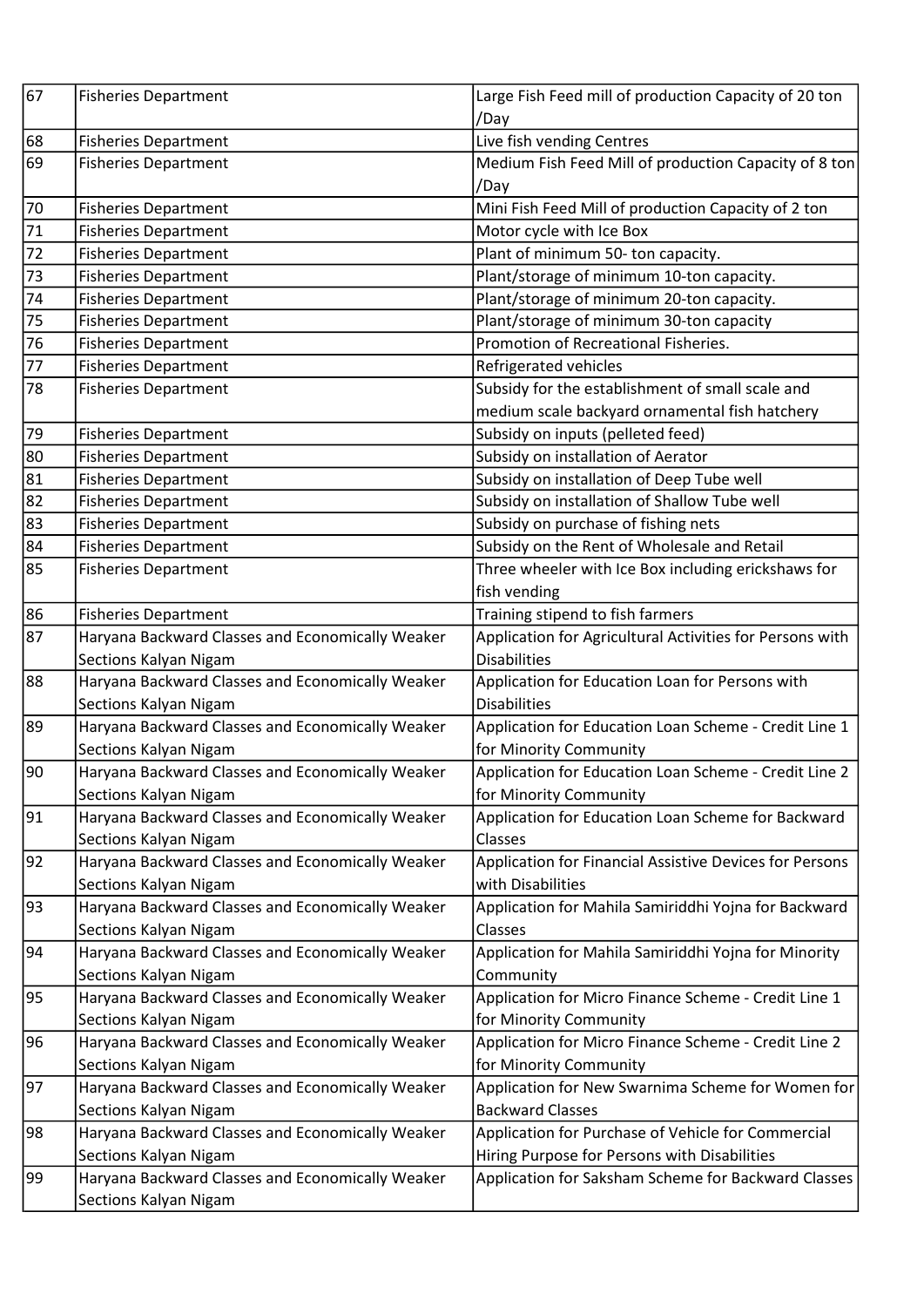| 100 | Haryana Backward Classes and Economically Weaker | Application for Self-Employment PwD (Mental                                     |
|-----|--------------------------------------------------|---------------------------------------------------------------------------------|
|     | Sections Kalyan Nigam                            | <b>Retardation and Autism)</b>                                                  |
| 101 | Haryana Backward Classes and Economically Weaker | Application for Shilp Sampada Term Loan Scheme for                              |
|     | Sections Kalyan Nigam                            | <b>Backward Classes</b>                                                         |
| 102 | Haryana Backward Classes and Economically Weaker | Application for Small Business in Service/Trading                               |
|     | Sections Kalyan Nigam                            | Sector for Persons with Disabilities                                            |
| 103 | Haryana Backward Classes and Economically Weaker | Application for Small Industries Unit for Persons with                          |
|     | Sections Kalyan Nigam                            | <b>Disabilities</b>                                                             |
| 104 | Haryana Backward Classes and Economically Weaker | Application for Subsidy for Developing Business                                 |
|     | Sections Kalyan Nigam                            | Premises for Persons with Disabilities                                          |
| 105 | Haryana Backward Classes and Economically Weaker | Application for Subsidy for Disabled Young                                      |
|     | Sections Kalyan Nigam                            | Professionals                                                                   |
| 106 | Haryana Backward Classes and Economically Weaker | Application for Term Loan Scheme - Credit Line 2 for                            |
|     | Sections Kalyan Nigam                            | <b>Minority Community</b>                                                       |
| 107 | Haryana Backward Classes and Economically Weaker | Application for Term Loan Scheme for Backward                                   |
|     | Sections Kalyan Nigam                            | Classes                                                                         |
| 108 | Haryana Backward Classes and Economically Weaker | Appplication for Term Loan Scheme - Credit Line 1 for                           |
|     | Sections Kalyan Nigam                            | <b>Minority Community</b>                                                       |
| 109 | Haryana Labour Welfare Board (HLWB)              | Bicycle Scheme- Haryana Labour Welfare Board                                    |
| 110 | Haryana Labour Welfare Board (HLWB)              | Chief Minister's Labour Social Security Scheme-                                 |
|     |                                                  | Haryana Labour Welfare Board                                                    |
| 111 | Haryana Labour Welfare Board (HLWB)              | Dental Care Scheme - Haryana Labour Welfare Board                               |
| 112 | Haryana Labour Welfare Board (HLWB)              | Disability (due to Accident or other reason) Scheme -                           |
|     |                                                  | Haryana Labour Welfare Board                                                    |
| 113 | Haryana Labour Welfare Board (HLWB)              | Financial Assistance as shagun in marriage of man                               |
|     |                                                  | worker's or son of worker's -Haryana Labour Welfare                             |
|     |                                                  | <b>Board</b>                                                                    |
| 114 | Haryana Labour Welfare Board (HLWB)              | Financial Assistance for Coaching--Haryana Labour                               |
| 115 |                                                  | <b>Welfare Board</b>                                                            |
|     | Haryana Labour Welfare Board (HLWB)              | Financial Assistance for encouraging worker's                                   |
|     |                                                  | children's participation in Cultural activities-Haryana<br>Labour Welfare Board |
| 116 |                                                  |                                                                                 |
|     | Haryana Labour Welfare Board (HLWB)              | Financial Assistance for encouraging worker's                                   |
|     |                                                  | children's participation in Sports activities-Haryana<br>Labour Welfare Board   |
| 117 | Haryana Labour Welfare Board (HLWB)              | Financial Assistance for funeral and other activities in                        |
|     |                                                  | case of death of a worker's-Haryana Labour Welfare                              |
|     |                                                  | <b>Board</b>                                                                    |
| 118 | Haryana Labour Welfare Board (HLWB)              | Financial Assistance for uniform, books and copies                              |
|     |                                                  | from class 1 to 8 for daughters of worker's-Haryana                             |
|     |                                                  | Labour Welfare Board                                                            |
| 119 | Haryana Labour Welfare Board (HLWB)              | Financial Assistance for working women worker's or                              |
|     |                                                  | wives of male worker's for maternity-Haryana Labour                             |
|     |                                                  | <b>Welfare Board</b>                                                            |
| 120 | Haryana Labour Welfare Board (HLWB)              | Financial Assistance in marriage of women worker's or                           |
|     |                                                  | daughters of worker's-Haryana Labour Welfare Board                              |
| 121 | Haryana Labour Welfare Board (HLWB)              | Financial Assistance of artificial limbs to workers with                        |
|     |                                                  | disability due to accident or other reasons-Haryana                             |
|     |                                                  | Labour Welfare Board                                                            |
|     |                                                  |                                                                                 |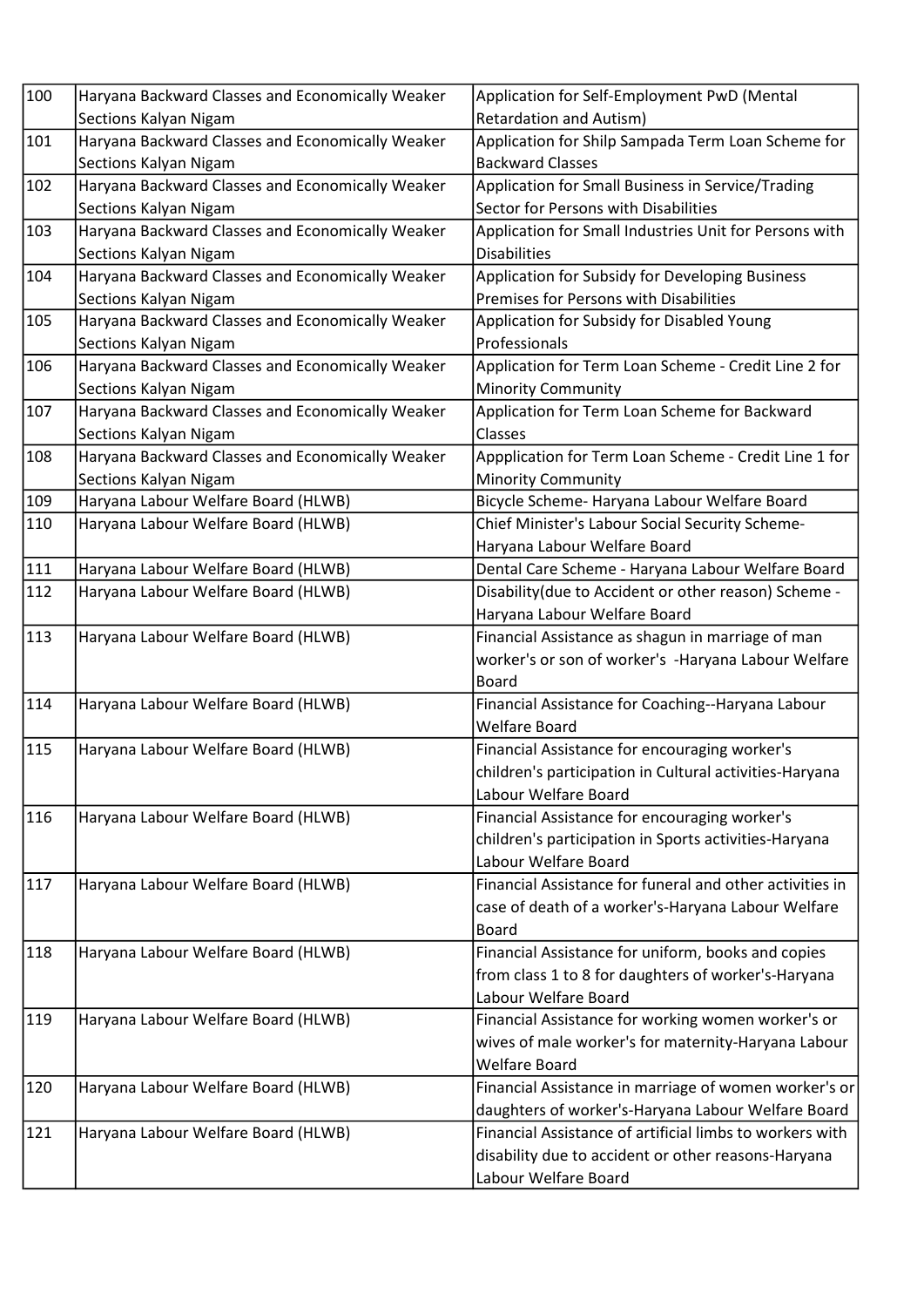| 122 | Haryana Labour Welfare Board (HLWB)               | Financial Assistance of Hearing Machine/Hearing Aid     |
|-----|---------------------------------------------------|---------------------------------------------------------|
|     |                                                   | to worker's and their dependent's -Haryana Labour       |
|     |                                                   | <b>Welfare Board</b>                                    |
| 123 | Haryana Labour Welfare Board (HLWB)               | Financial Assistance of Try Cycle to worker's and their |
|     |                                                   | dependent's-Haryana Labour Welfare Board                |
| 124 | Haryana Labour Welfare Board (HLWB)               | Financial Assistance to spouse/dependents in case of    |
|     |                                                   | death of a worker's-Haryana Labour Welfare Board        |
| 125 | Haryana Labour Welfare Board (HLWB)               | Financial Assistance to worker's with a visually,       |
|     |                                                   | physically or mentally disabled child-Haryana Labour    |
|     |                                                   | <b>Welfare Board</b>                                    |
| 126 | Haryana Labour Welfare Board (HLWB)               | LTC Scheme - Haryana Labour Welfare Board               |
| 127 | Haryana Labour Welfare Board (HLWB)               | Mukhya Mantri Sharam Puruskar scheme - Haryana          |
|     |                                                   | Labour Welfare Board                                    |
| 128 | Haryana Labour Welfare Board (HLWB)               | Scholarship Scheme for worker's children's -Haryana     |
|     |                                                   | Labour Welfare Board                                    |
| 129 | Haryana Labour Welfare Board (HLWB)               | Setting up Labour Welfare Centres-Haryana Labour        |
|     |                                                   | <b>Welfare Board</b>                                    |
| 130 | Haryana Labour Welfare Board (HLWB)               | Sewing Machine Scheme - Haryana Labour Welfare          |
|     |                                                   | <b>Board</b>                                            |
| 131 | Haryana Labour Welfare Board (HLWB)               | Spectacle Scheme - Haryana Labour Welfare Board         |
| 132 | Haryana Labour Welfare Board (HLWB)               | Sports Scheme - Haryana Labour Welfare Board            |
| 133 | Haryana Scheduled Castes Finance and Development  | <b>Education Loan for Scheduled Castes Persons</b>      |
|     | Corporation                                       |                                                         |
| 134 | Haryana Scheduled Castes Finance and Development  | Green Business Scheme (e-rickshaw, compressed air       |
|     | Corporation                                       | vehicle, Solor energy gadgets and poly houses)          |
| 135 | Haryana Scheduled Castes Finance and Development  | Laghu Vyavasay Yojana                                   |
|     | Corporation                                       |                                                         |
| 136 | Haryana Scheduled Castes Finance and Development  | Mahila Adhikarita Yojana                                |
|     | Corporation                                       |                                                         |
| 137 | Haryana Scheduled Castes Finance and Development  | Mahila Kisan Yojna                                      |
|     | Corporation                                       |                                                         |
| 138 | Haryana Scheduled Castes Finance and Development  | Mahila Samridhi Yojana (for Self Employment Income      |
|     | Corporation                                       | Generating Schemes only for women beneficiaries)        |
| 139 | Haryana Scheduled Castes Finance and Development  | Micro Credit Finance (for Self Employment Income        |
|     | Corporation                                       | <b>Generating Schemes)</b>                              |
| 140 | Haryana Scheduled Castes Finance and Development  | Shilpi Samridhi Yojana                                  |
|     | Corporation                                       |                                                         |
| 141 | Haryana Scheduled Castes Finance and Development  | Term Loan (for Self Employment Income Generating        |
|     | Corporation                                       | Schemes)                                                |
| 142 | Haryana State Agricultural Marketing Board(HSAMB) | Mukhya Mantri Kishan Evam Khetihar Mazdoor Jiwan        |
|     |                                                   | Suraksha Yojna, 2013                                    |
| 143 | Haryana Women Development Corporation             | Individual Loan Scheme with Subsidy to Women for        |
|     |                                                   | Self Employment, HWDC                                   |
| 144 | <b>Higher Education Department</b>                | Consolidate Stipend and Free Books to SC Students       |
|     |                                                   | Scheme                                                  |
| 145 | <b>Higher Education Department</b>                | Haryana State Meritorious Incentive Scheme              |
| 146 | <b>Higher Education Department</b>                | Haryana State Meritorious Incentives Scheme (CBSE)      |
| 147 | <b>Higher Education Department</b>                | Lower Income Group Scheme                               |
| 148 | <b>Higher Education Department</b>                | Post Matric Scholarship                                 |
| 149 | <b>Higher Education Department</b>                | State Merit Scholarship To UG Girls                     |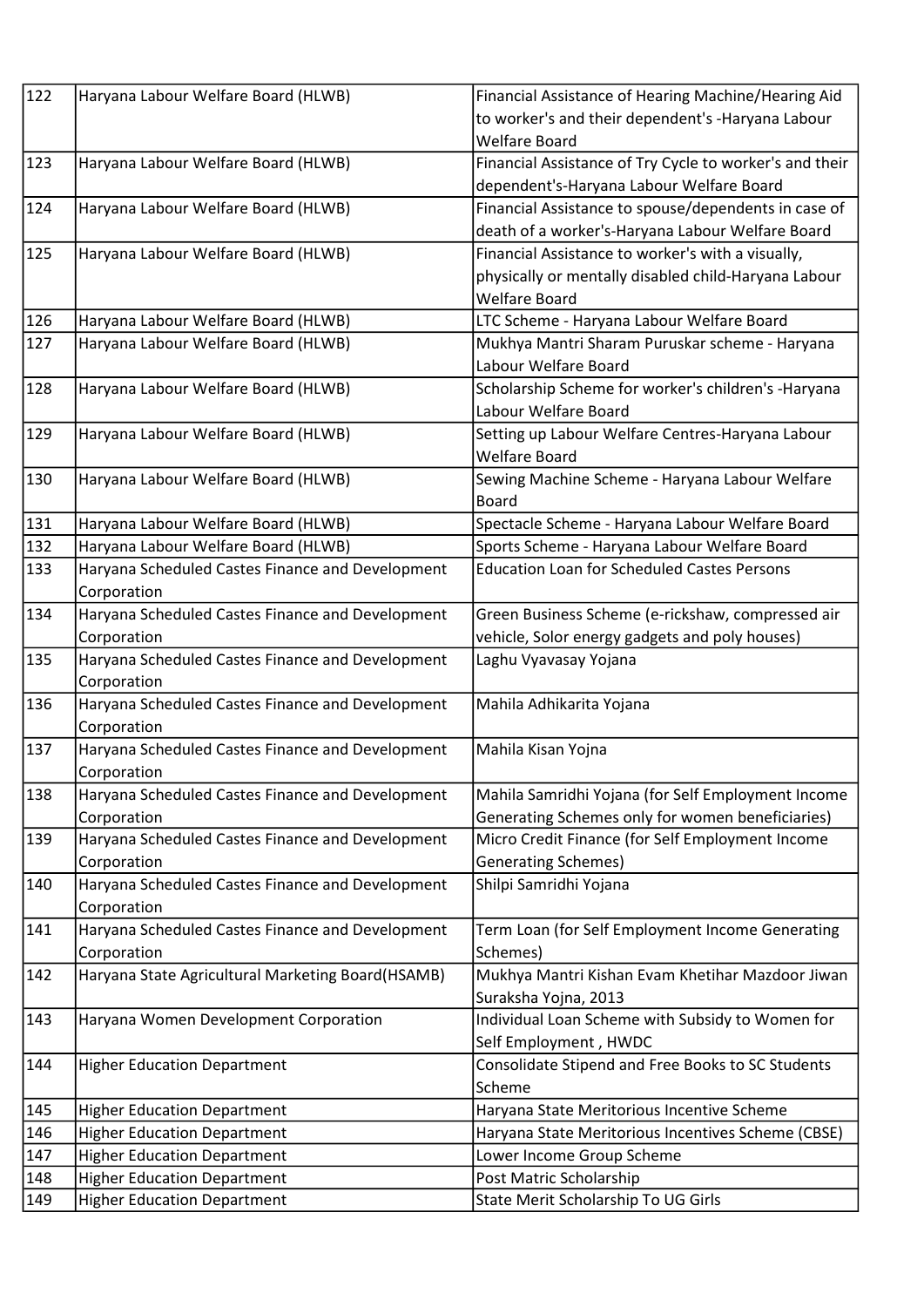| 150 | <b>Higher Education Department</b>        | State Merit Scholarship To UG-PG Students              |
|-----|-------------------------------------------|--------------------------------------------------------|
| 151 | <b>Higher Education Department</b>        | Stipend Scheme for Grand Children for Freedom          |
| 152 | <b>Horticulture Department</b>            | Minet: Sanction of application upon submission of      |
|     |                                           | complete documents                                     |
| 153 | Horticulture Department                   | Polynet: Sanction of application upon submission of    |
|     |                                           | complete documents                                     |
| 154 | Horticulture Department                   | Sanction of Subsidy application under State Plan       |
|     |                                           | Schemes upon submission of complete documents          |
| 155 | Labour Department                         | Factories License under Factories Act, 1948            |
| 156 | Labour Department                         | Registration of Establishement engaged in Building     |
|     |                                           | and Other Construction Workers (Regulation of          |
|     |                                           | Employment and Conditions of Service) Act. 1996 (28    |
| 157 | Renewable Energy Department               | Scheme of Grid Connected Rooftop Solar Power Plant-    |
|     |                                           | <b>Online Application (GCRT)</b>                       |
| 158 | Renewable Energy Department               | Scheme of Solar Home System (Manohar Jyoti) (SMS-      |
|     |                                           | MJ)                                                    |
| 159 | Renewable Energy Department               | Scheme of Solar Inverter Charger (SIC)                 |
| 160 | Renewable Energy Department               | Scheme of Solar Water Pumping System (SWPS)            |
| 161 | Renewable Energy Department               | Solar Water Heating System (Domestic Sector) (SWHS)    |
| 162 | <b>Revenue Department</b>                 | Ex Gratia Assistance to Next of Kin of the Deceased by |
|     |                                           | COVID-19                                               |
| 163 | Sainik And Ardh Sainik Welfare Department | Additional Pension-Disabled ESM having children        |
| 164 | Sainik And Ardh Sainik Welfare Department | Additional Pension-Disabled ESM having no child        |
| 165 | Sainik And Ardh Sainik Welfare Department | Additional Pension-Widows having child                 |
| 166 | Sainik And Ardh Sainik Welfare Department | Additional Pension-Widows having no child              |
| 167 | Sainik And Ardh Sainik Welfare Department | Disabled Ex Gratia Grant of Defence Forces According   |
|     |                                           | to the percentage of Disability                        |
| 168 | Sainik And Ardh Sainik Welfare Department | Disabled Ex Gratia Grant of Para Military Forces       |
|     |                                           | According to the percentage of Disability              |
| 169 | Sainik And Ardh Sainik Welfare Department | Financial Assistance of Orphan Children of ESM         |
| 170 | Sainik And Ardh Sainik Welfare Department | Financial Assistance to blind ESM                      |
| 171 | Sainik And Ardh Sainik Welfare Department | <b>Financial Assistance to Disabled ESM</b>            |
| 172 | Sainik And Ardh Sainik Welfare Department | Financial Assistance to Ex Servicemen of and above     |
|     |                                           | the age of 60                                          |
| 173 | Sainik And Ardh Sainik Welfare Department | Financial Assistance to Para Tetra Plegic ESM          |
| 174 | Sainik And Ardh Sainik Welfare Department | Financial Assistance to war widows of Defence Forces   |
| 175 | Sainik And Ardh Sainik Welfare Department | Financial Assistance to Widow WW-II                    |
| 176 | Sainik And Ardh Sainik Welfare Department | Financial Assistance to widows of Ex Servicemen of     |
|     |                                           | and above the age of 60                                |
| 177 | Sainik And Ardh Sainik Welfare Department | Financial Assistance to WW-II Vetern                   |
| 178 | Sainik And Ardh Sainik Welfare Department | Marriage Grant-Orphan Daughter ESM                     |
| 179 | Sainik And Ardh Sainik Welfare Department | Marriage Grant-War Disabled ESM                        |
| 180 | Sainik And Ardh Sainik Welfare Department | Marriage Grant-War Widow ESM                           |
| 181 | Sainik And Ardh Sainik Welfare Department | Marriage Grant-Widow ESM                               |
| 182 | <b>Science and Technology Department</b>  | Application Form for HSCST Fellowship                  |
| 183 | Science and Technology Department         | Promotion of Science Education (POSE) Scholarship      |
| 184 | Social Justice And Empowerment            | <b>Disability Pension</b>                              |
| 185 | Social Justice And Empowerment            | Dr. Syama Prasad Mookerjee Durghtana Sahayta           |
| 186 | Social Justice And Empowerment            | <b>Dwarf Allowance</b>                                 |
| 187 | Social Justice And Empowerment            | <b>Eunuchs Allowance</b>                               |